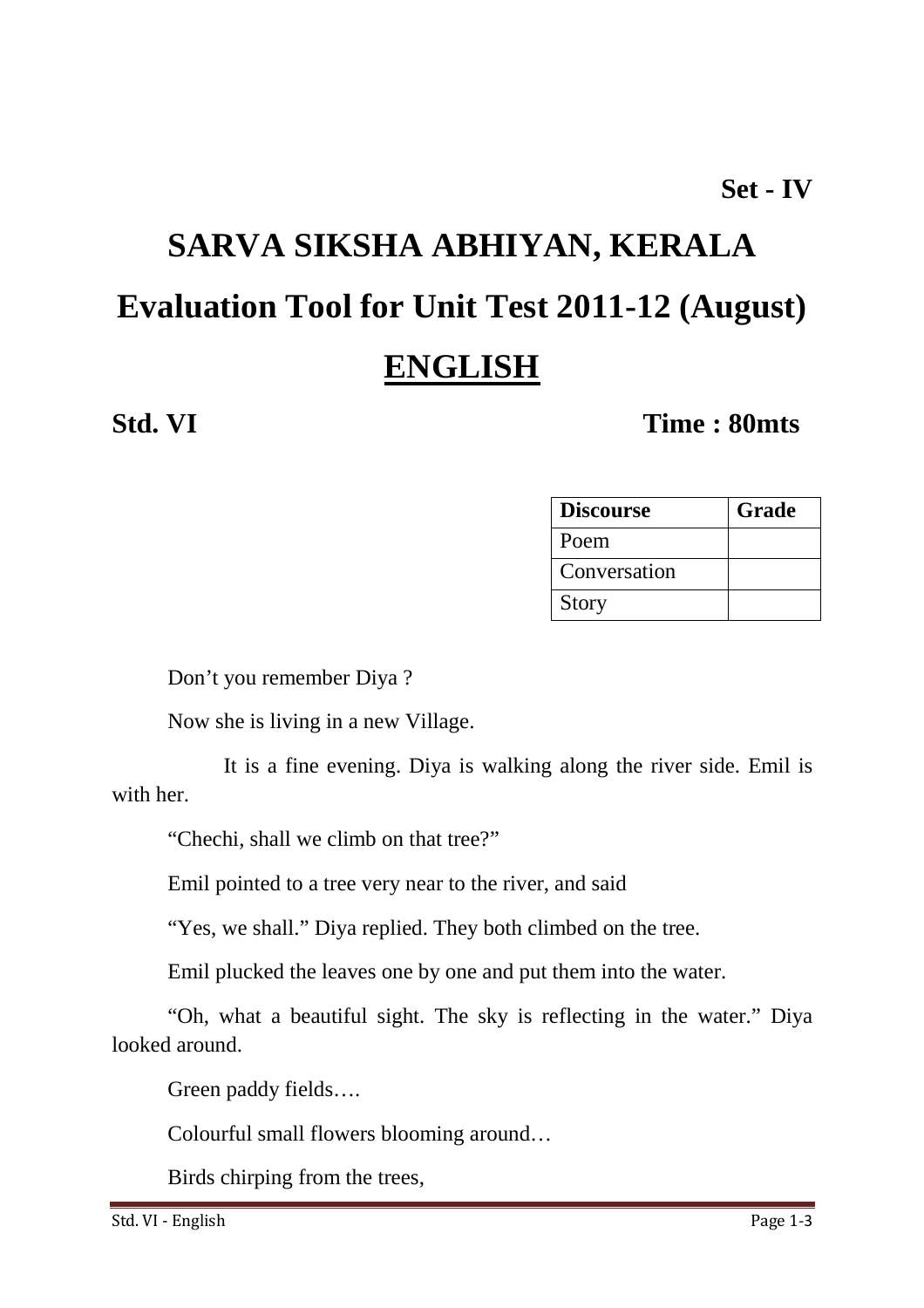In the distance, the sun is setting behind the hills. She started to hum a tune.

> *"It's a land of green grass Flowers bloom around. It's a land of small brooks Ripples spread around." It's a land of beauty Birds fly around It's a land of Valleys River flows gently*

## **Activity – I : Write a Similar Poem on the theme 'Natures Beauty'**

"Ayoo. Help….. help…." Diya cried out. She fell into the river.

"Please help my sister" Emil cried aloud.

"What happened?" A few Villagers rushed to the spot.

"My sister…" Emil pointed to the river.

"Oh! A girl is drowning."

One Villager dived into the river and saved Diya.

"Thank you" Diya said softly and held Emil's hand tightly. They moved towards their house.

"What happened Diya? You are fully wet." Her mother touched her skirt and said.

Diya looked at her mother's face and began to talk.

**Activity – II : Write the conversation between Diya and her mother**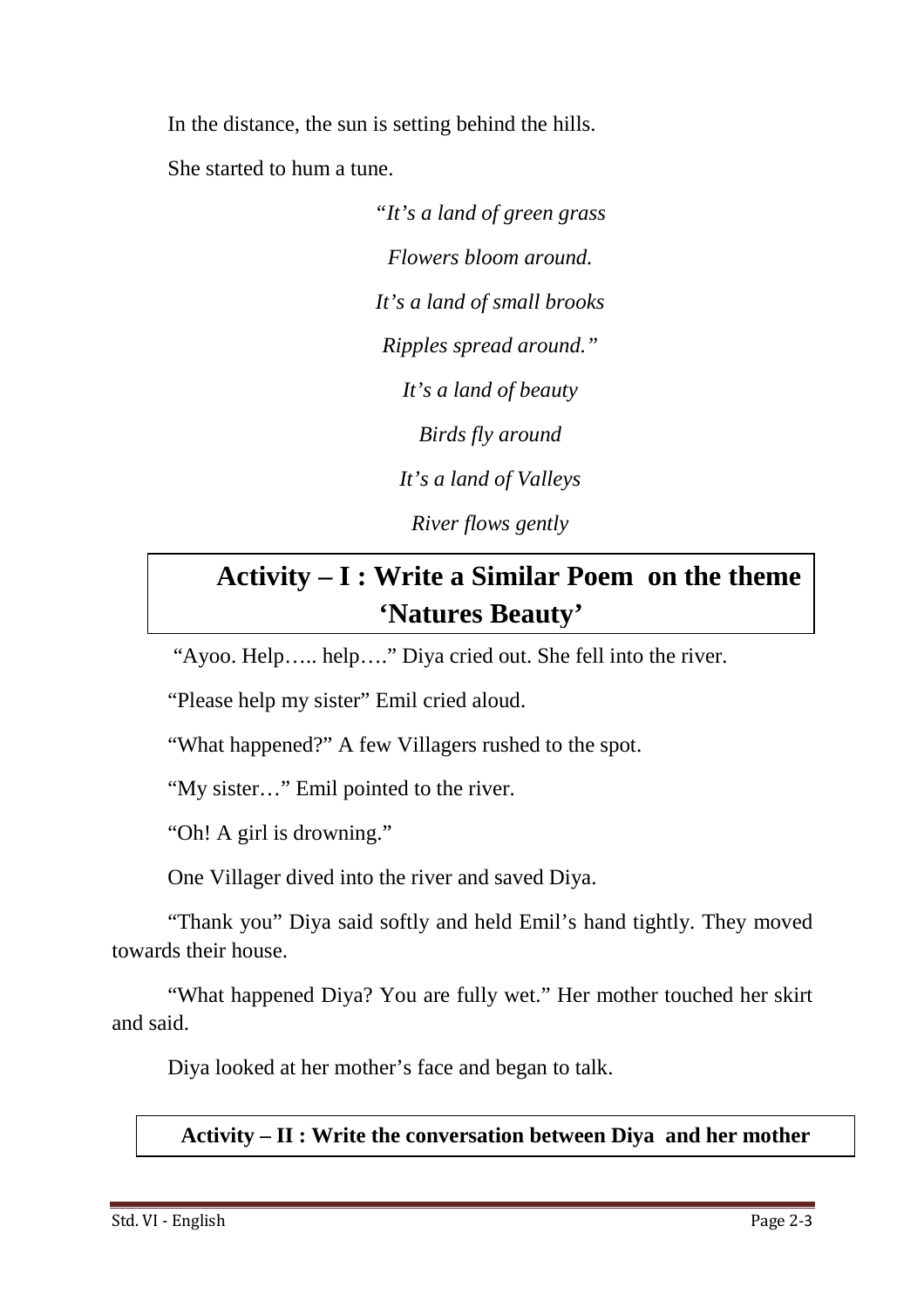Days passed.

"Chechi…. Did they complete the Helipad at our Kunnumpuram?"

Emil asked

"Who knows?" Diya replied

"Shall we go there once again" Emil asked eagerly.

"We shall ask mother" Diya said

"Yes, I also want to see the place."

We shall go next Sunday."

Mother patted Emil. Next Sunday they all started to Kunnumpuram

## **Activity – III : Complete the story**